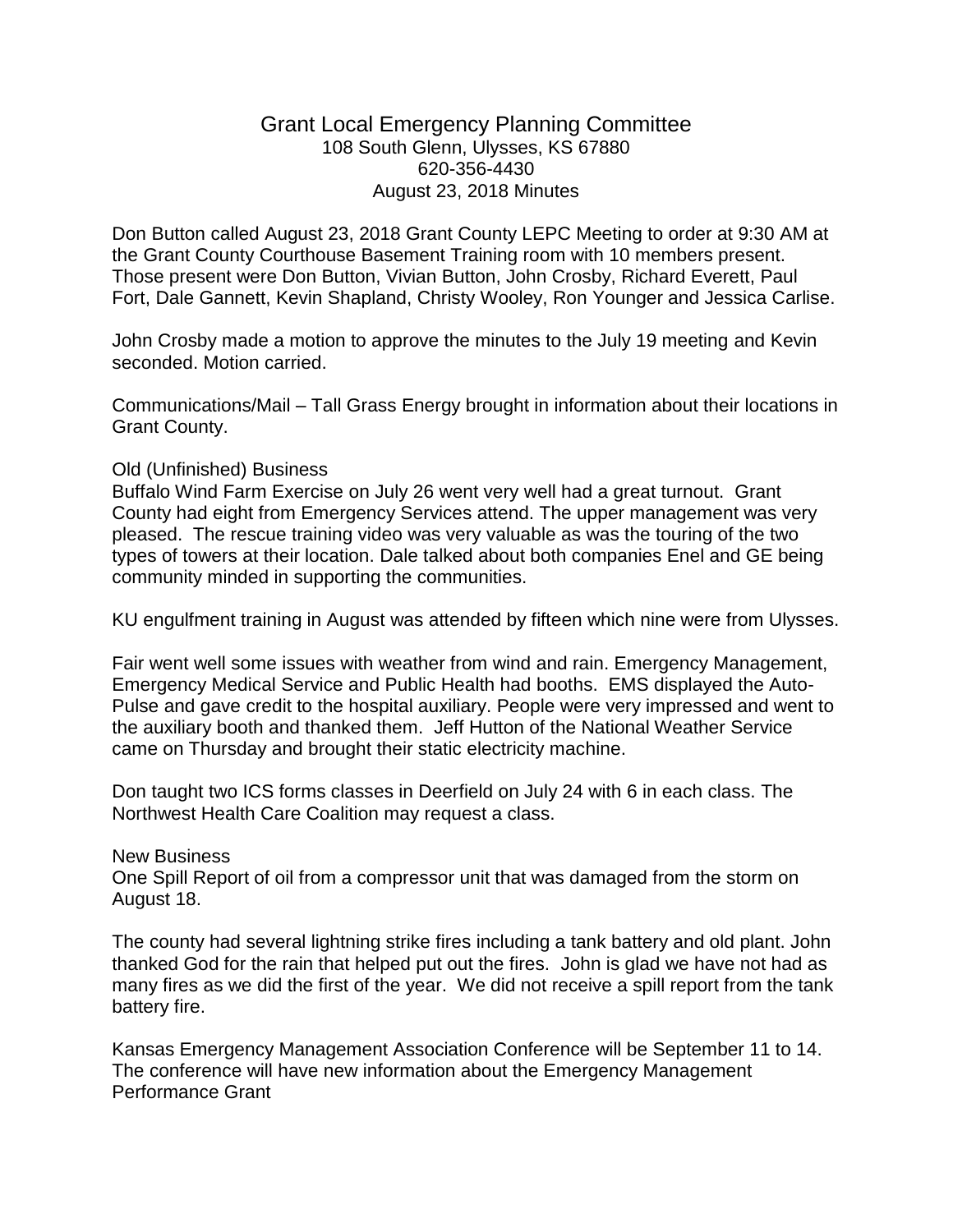# **Page 2 August 23, 2018 LEPC Minutes**

Kids Safety fest will be October  $6<sup>th</sup>$  along with October Fest activities.

A lot of road damage and some farm and crop damage from the August 18 storm with the 7 inches of rain. Some people canoed down the roads. The National Weather Service did not find any evidence of a tornado but a down burst from a rear flank downdraft. At Road M and Road 2, there were also bubbles in the water down the road that was thought to be a possible gas leak. However it was determined to not be a leak.

Don attended an Active Shooter Exercise in Leoti. The exercise was videotaped and Don hopes to get a copy. The exercise started out as a domestic. An exercise was discussed for here starting out with a table top and then a full scale.

School has started be careful with all of the added traffic and kids in the area.

A G-290 Public Information Officer class will be offered in Liberal on Oct 23 and 24 at the Activity Center.

A G300 Intermediate ICS class is scheduled for September 18 and 19 in Arkansas City and a G400 advanced ICS is scheduled for September 25-26 in Arkansas City. These are the last classed to be held before the new curriculum comes out. .

On September 22 a **Fundamentals of Disaster Medical Support Unit (DMSU) Workshop** will be held in Newton. You can register on KS.train.org course number **1079273.**

Vivian is working on the Emergency Support Functions from the Emergency Operations Plan. She will be email these out for departments and people to look over. The Emergency Operations Plan needs to be updated before January.

Richard Everett talked about requirements for the new grant year. The grants can no longer pay for food at meetings or training. The Health Care Coalition has to start over from scratch. They are looking at purchasing Razor-lift systems for some of the care home with the remainder of this year's funds and part of next year's funds. They are looking at hover mattress for some of the hospitals to help move patient from one bed to another. A training and education meeting was held on the 8048 Fit Test kits. You had to be at the training to be able to check out kits and test someone. The 8048 can be connected to a computer, tablet or a flash drive to record information. Richard is certified to complete the fit testing. Karen Luckett still has an office at St. Catherine's Hospital. A transfer of property agreement has to be signed to get equipment.